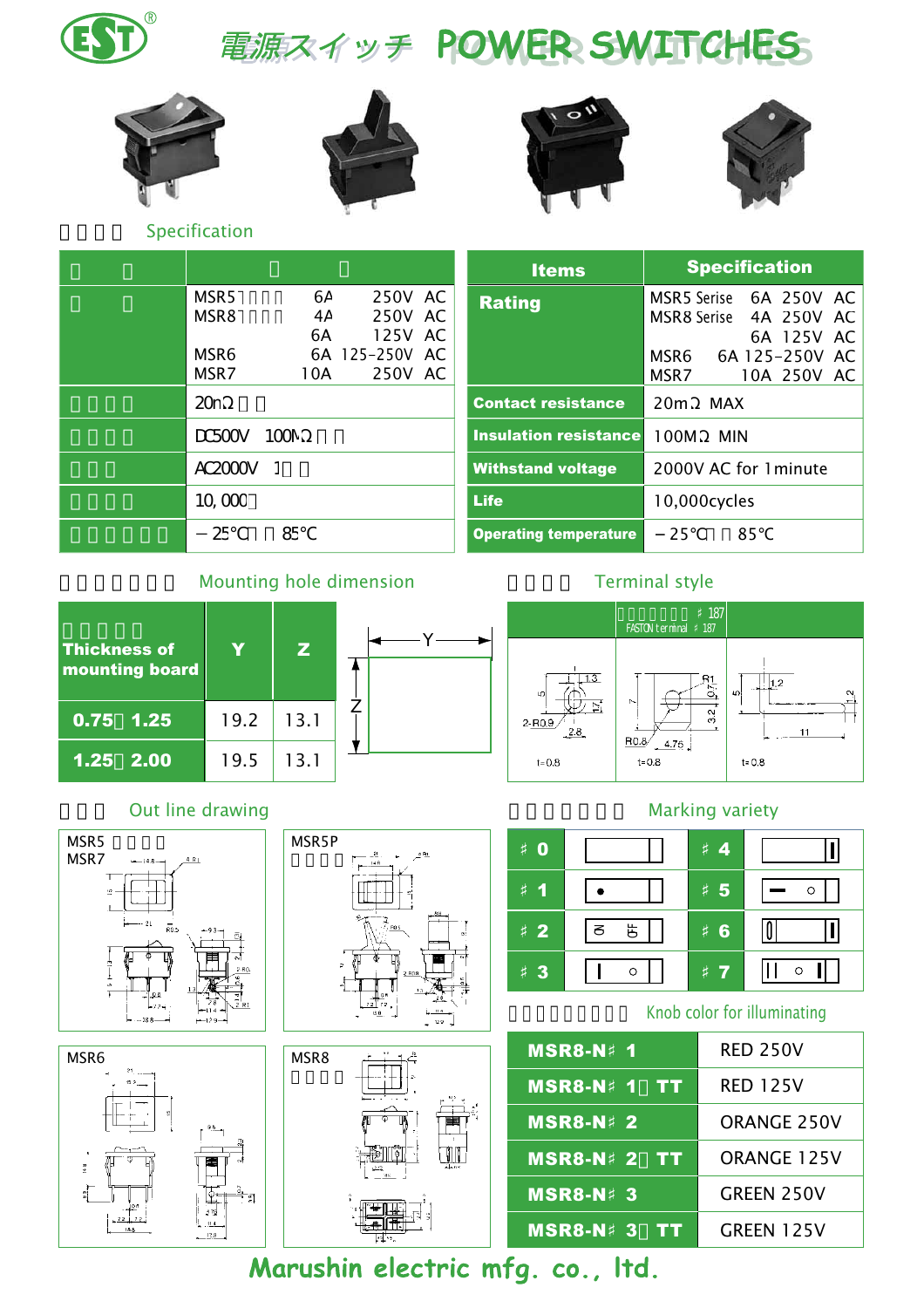

電源スイッチ POWER SWITCHES

## Available product line

| N <sub>2</sub><br><b>MODEL No.</b> | <b>Knob style</b> | Circuit arrangement Operation mode Terminal type |               |                             |                  |
|------------------------------------|-------------------|--------------------------------------------------|---------------|-----------------------------|------------------|
| <b>No.MSR5</b>                     | <b>Rocker</b>     | SPST 2P                                          | <b>ON-OFF</b> | Soldering                   |                  |
| <b>No.MSR5X</b>                    | <b>Rocker</b>     | SPDT 3P                                          | ON-ON         | Soldering                   |                  |
| <b>No.MSR5-2</b>                   | <b>Rocker</b>     | SPST 2P                                          | <b>ON-OFF</b> | 187<br><b>FASTON</b><br>187 |                  |
| <b>No.MSR5-2X</b>                  | <b>Rocker</b>     | SPDT 3P                                          | ON-ON         | 187<br><b>FASTON</b><br>187 |                  |
| <b>No.MSR5-4</b>                   | <b>Rocker</b>     | SPST 2P                                          | <b>ON-OFF</b> | PC board                    |                  |
| <b>No.MSR5R</b>                    | Rocker            | SPST 2P                                          | $(ON)-OFF$    | Soldering                   | <b>MOMENTARY</b> |
| <b>No.MSR5XR</b>                   | Rocker            | SPDT 3P                                          | $(ON)-ON$     | Soldering                   | <b>MOMENTARY</b> |
| <b>No.MSR5-2R</b>                  | <b>Rocker</b>     | SPST 2P                                          | $(ON)-OFF$    | 187<br><b>FASTON</b><br>187 | <b>MOMENTARY</b> |
| <b>No.MSR5-2XR</b>                 | <b>Rocker</b>     | SPDT 3P                                          | $(ON)-ON$     | 187<br><b>FASTON</b><br>187 | <b>MOMENTARY</b> |
| <b>No.MSR5-4R</b>                  | <b>Rocker</b>     | SPST 2P                                          | $(ON)-OFF$    | <b>PC</b> Board             | <b>MOMENTARY</b> |
| <b>No.MSR5-P</b>                   | Lever             | SPST 2P                                          | <b>ON-OFF</b> | Soldering                   |                  |
| <b>No.MSR5XP</b>                   | Lever             | SPDT 3P                                          | ON-ON         | Soldering                   |                  |
| <b>No.MSR5-2P</b>                  | Lever             | SPST 2P                                          | <b>ON-OFF</b> | 187<br><b>FASTON</b><br>187 |                  |
| <b>No.MSR5-2XP</b>                 | Lever             | SPDT 3P                                          | ON-ON         | 187<br><b>FASTON</b><br>187 |                  |
| No.MSR5-4P                         | Lever             | SPST 2P                                          | ON-OFF        | PC Board                    |                  |
| <b>No.MSR5PR</b>                   | Lever             | SPST 2P                                          | $(ON)-OFF$    | Soldering                   | <b>MOMENTARY</b> |
| <b>No.MSR5XPR</b>                  | Lever             | SPDT 3P                                          | $(ON)-ON$     | Soldering                   | <b>MOMENTARY</b> |
| <b>No.MSR5-2PR</b>                 | Lever             | SPST 2P                                          | $(ON)-OFF$    | 187<br><b>FASTON</b><br>187 | <b>MOMENTARY</b> |
| <b>No.MSR5-2XPR</b>                | Lever             | SPDT 3P                                          | $(ON)-ON$     | 187<br><b>FASTON</b><br>187 | <b>MOMENTARY</b> |
| <b>No.MSR5-4PR</b>                 | Lever             | SPST 2P                                          | $(ON)-OFF$    | <b>PC</b> Board             | <b>MOMENTARY</b> |
| <b>No.MSR6</b>                     | Rocker            | SPDT 3P                                          | ON-OFF-ON     | 187<br><b>FASTON</b><br>187 |                  |
| <b>No.MSR7</b>                     | <b>Rocker</b>     | SPST 2P                                          | <b>ON-OFF</b> | 187<br><b>FASTON</b><br>187 |                  |
| <b>No.MSR8</b>                     | Rocker            | <b>DPST</b>                                      | <b>ON-OFF</b> | 187<br><b>FASTON</b><br>187 |                  |
| <b>No.MSR8-N</b>                   | <b>Rocker</b>     | <b>DPST</b>                                      | <b>ON-OFF</b> | 187<br><b>FASTON</b><br>187 | ILLUMINATING     |

Marushin electric mfg. co., Itd.